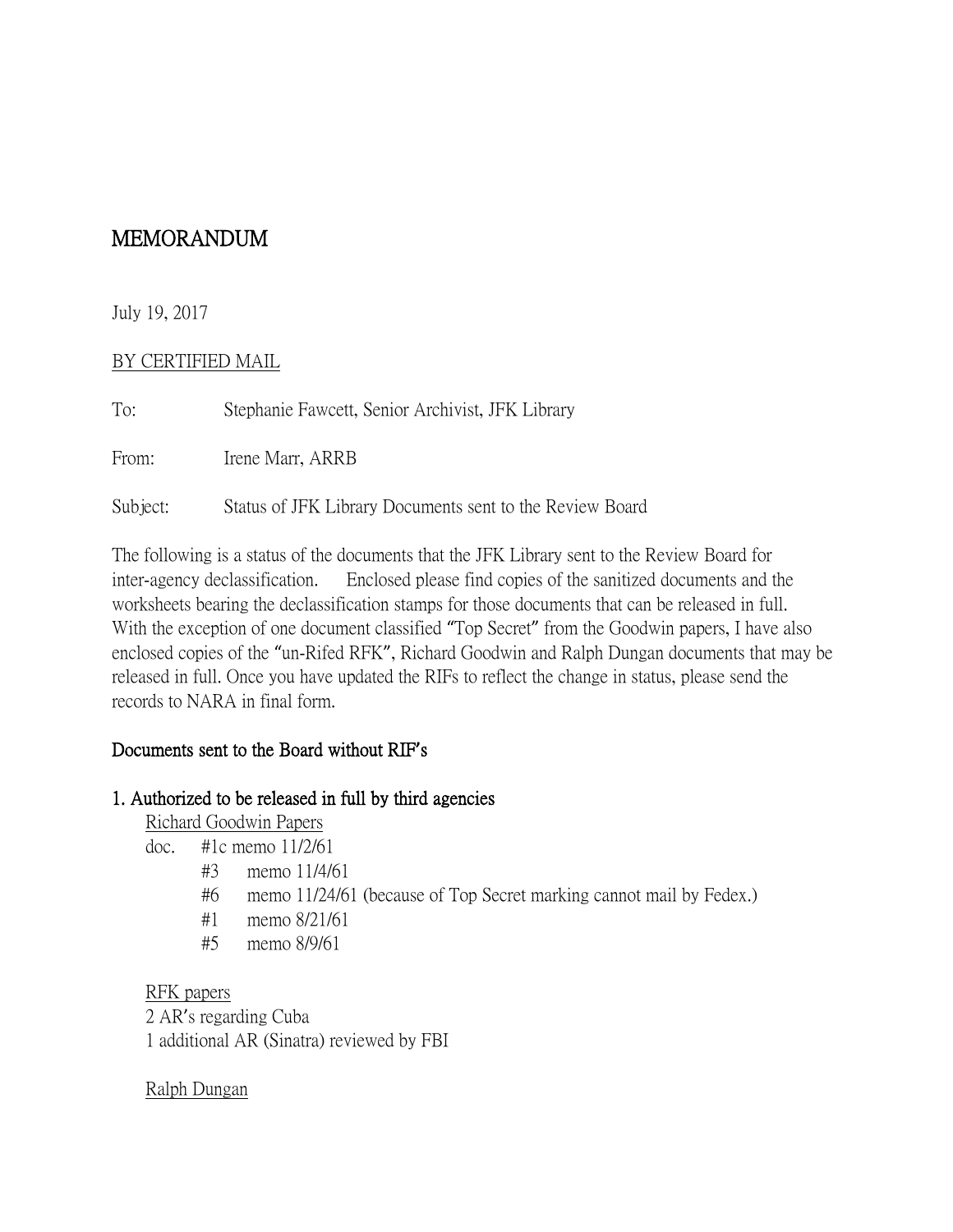blind memo 1/29/64

#### 2. Authorized to be released with sanitizations

Richard Goodwin doc #3a memo 5/12/61 (CIA proposed redactions highlighted)

RFK papers

Sinatra doc. (FBI authorized as release in full, but IRS took several redactions as highlighted.)

# Documents JFK Library sent to Review Board for referral

## 1. Consent Releases - Open in Full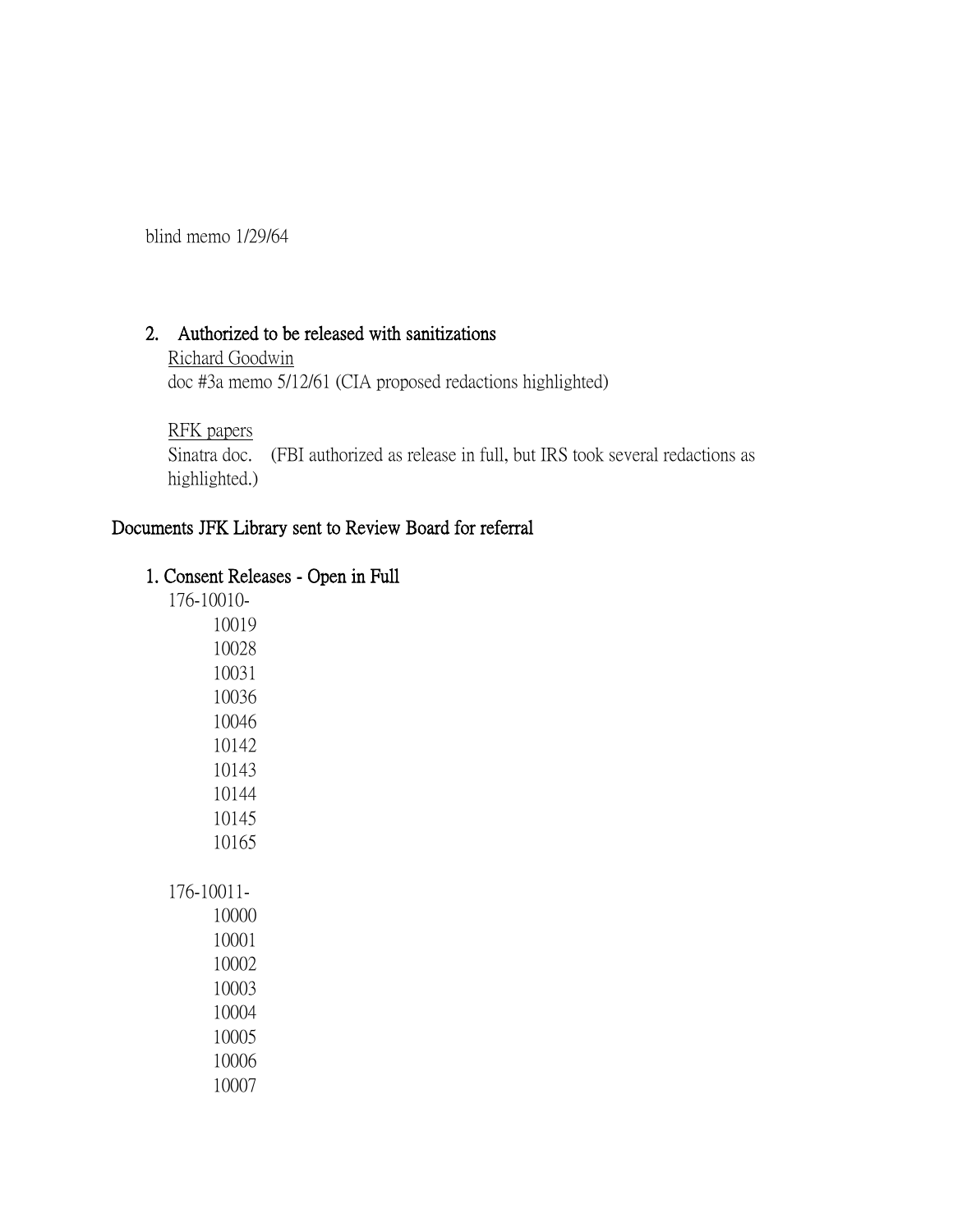Ms. Stephanie Fawcett September 1, 1998 Page 3

176-10030-10282

## 2. Voted to Open with Postponements

The following are those documents which the Board has voted to open with postponements. Of these, only the six marked with the asterisk are enclosed, as they are the records most recently presented to the Board. (We sent the others to you several months ago.) The working copies of these documents, which have the highlighted postponements marked, contain classified information, therefore we will send those copies to NARA. 176-10010-

10002\* 10041\* 10045\* 10080\* 10095\* 10102 10134 10150 176-10011- 10034